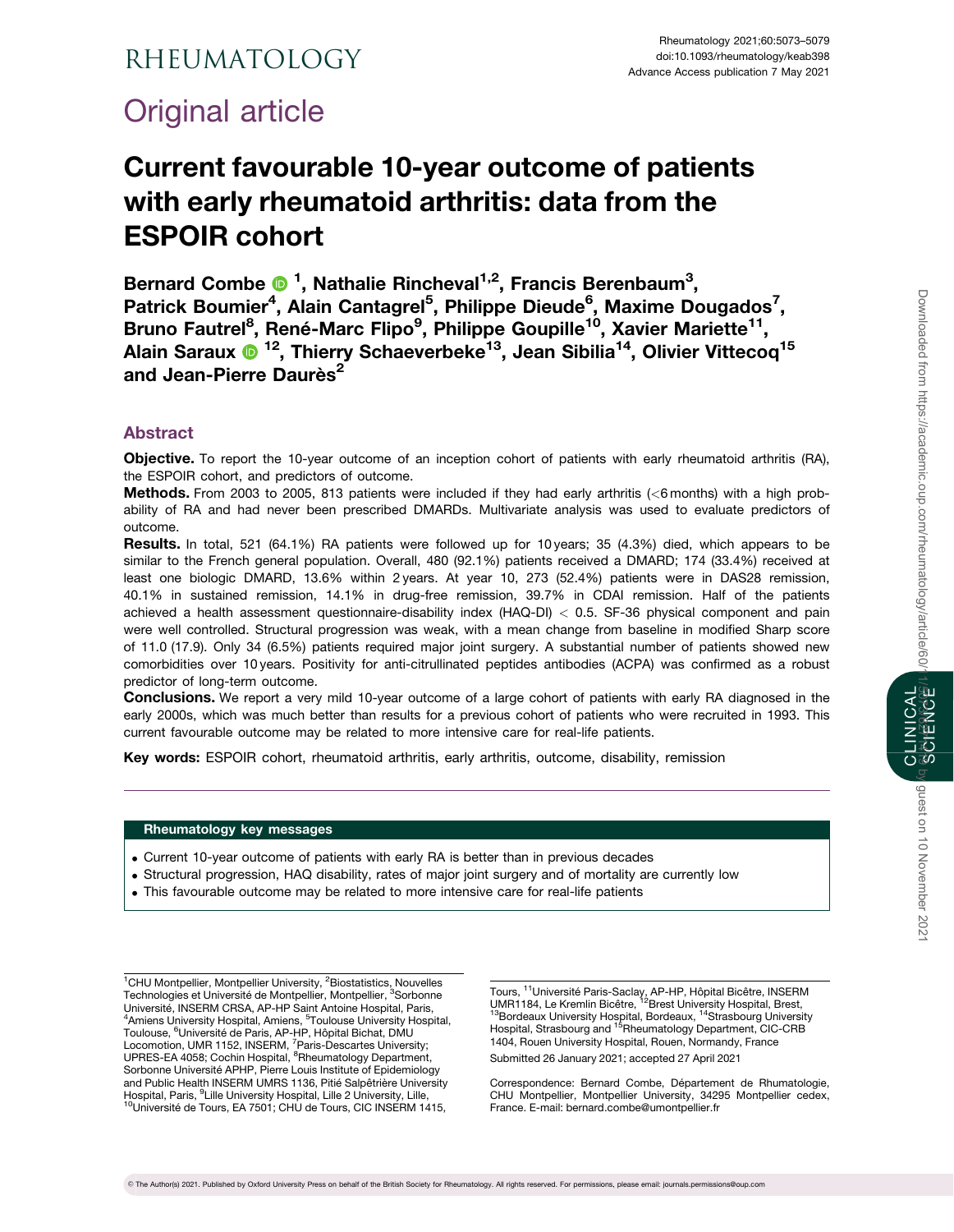## <span id="page-1-0"></span>Introduction

Rheumatoid Arthritis (RA) is a heterogeneous disease, and the outcome is challenging to predict. Most patients experience significant disability and structural damage after a few years of disease progression and patients with severe disease show increased cardiovascular morbidity and reduced life expectancy [[1](#page-5-0)]. However, the outcome of the disease seems to have improved in recent years with the availability of effective therapies and recognition that early treatment and use of treat-to-target strategy are key points in the management  $[2, 3]$  $[2, 3]$  $[2, 3]$  $[2, 3]$  $[2, 3]$ . Results published before 2000 showed that at 10 years' disease duration, many patients had greatly decreased functional ability and had to quit their professional activities [[4](#page-5-0), [5](#page-5-0)]. However, evidence is still limited for the outcome of RA patients in whom disease began after 2000, although recent data seem to support improvement in disease activity, structural damage and cardiovascular mortality [\[6,](#page-5-0) [7](#page-5-0)].

In 2003, the French Society for Rheumatology initiated an inception cohort (ESPOIR cohort), in patients with early arthritis that could progress to RA. The 5-year outcome was previously reported [\[8\]](#page-5-0). The current study describes the 10-year outcome of RA patients included in the ESPOIR cohort and aimed to identify predictors of outcome. We also compared the findings with data reported for a previous French cohort with disease onset in 1993-1994 [\[9](#page-5-0)].

# Patients and methods

## ESPOIR cohort

Patients were referred by rheumatologists and general practitioners to one of the 14 regional centres (ClinicalTrials.gov: NCT03666091). The objective and design of the cohort are described elsewhere  $[8]$  $[8]$ . The main inclusion criteria were at least two inflammatory joints (6 weeks to 6 months); clinical diagnosis of RA as certain or probable; and never prescribed disease-modifying anti-rheumatic drugs (DMARDs) or glucocorticoids. The main exclusion criteria were other inflammatory arthritis determined according to usual classification criteria. Patients received standard of care and were followed without predefined therapeutic strategies. At baseline and at each yearly visit, data of variables recommended for managing early arthritis were recorded and patients completed function and quality-of-life questionnaires (health assessment questionnaire-disability index (HAQ-DI), SF-36 scores, pain and fatigue on a visual analogue scale). Patients underwent radiography of hands and feet. Central X-ray readings were performed by multi-reader assessment [\[10\]](#page-5-0). The data manager of the cohort (NR) froze the yearly database when all queries had been answered. Only patients who met at least once during the follow-up, the 2010 ACR/EULAR criteria [[11](#page-5-0)], were selected for the current study.

The protocol of the ESPOIR cohort study was approved by the Ethics Committee of Montpellier, France (July 2002; no. 020307). All patients gave their signed informed consent.

#### **Outcomes**

The 10-year outcome variables were selected according to the major objectives in RA management [\[2](#page-5-0), [3\]](#page-5-0): clinical remission, absence of significant functional disability (HAQ-DI  $<$  0.5) [[12](#page-5-0)], prevention of structural damage and comorbidities. Deaths were collected by both the clinical centres and the national epidemiologic centre on the causes of death. The rate of deaths was compared with that in the French general population stratified for age (cepidc-data.inserm.fr).

## Statistical analysis

Descriptive statistics are presented as mean (S.D.) or number (%) as appropriate. The non-parametric Mann– Whitney U test was used to compare continuous variables and  $\chi^2$  test (or Fisher's exact test) for categorical variables. Continuous variables were transformed to categorical variables with the median or a predetermined threshold.

Multivariate logistic regression analysis was used to determine the association between potential predictive variables and outcome measures at 10years. The explanatory variables that could explain the outcome and were associated on univariate analyses at  $P < 0.20$  were considered in the multivariate analysis. A stepwise procedure was used. Odds ratios (OR) and 95% CI were calculated.

Survival analysis was performed to identify the risk factors for a patient leaving the study. This event could be related to death, refusal, lost to follow-up or non-RA diagnosis. The survival time was defined as the difference between baseline date and the last follow-up visit date or cut-off date (5 November 2015). Potential predictive factors were investigated with the Kaplan-Meier estimate of time to event and were compared by the log rank test on a first-step univariate analysis. A Cox proportional-hazards model was then built to determine the factors that may affect the occurrence of the event, based on selected parameters from univariate analysis. Entered parameters were selected by a log rank test at 20%.

Hazard ratios (HR) and 95% CI were estimated.  $P <$ 0.05 was considered statistically significant, and all statistical tests were two-sided. Statistical analyses involved use of SAS V.9.4 (SAS Institute, Cary, NC, USA).

# **Results**

## Patients

The ESPOIR cohort enrolled 813 patients; 88.6% satisfied the ACR/EULAR criteria for RA; 521 (64.1%) of them were followed up until 10 years. Thirty-five patients died, 36 were lost to follow-up, 120 refused further follow-up and 101 (12.4%) received a diagnosis other than RA or undifferentiated arthritis. Baseline characteristics of the 521 patients ([Table 1\)](#page-2-0) were similar to those of the whole cohort that were previously reported [[8](#page-5-0)]. Probability of staying in the cohort for 10 years was associated with baseline anti-citrullinated peptides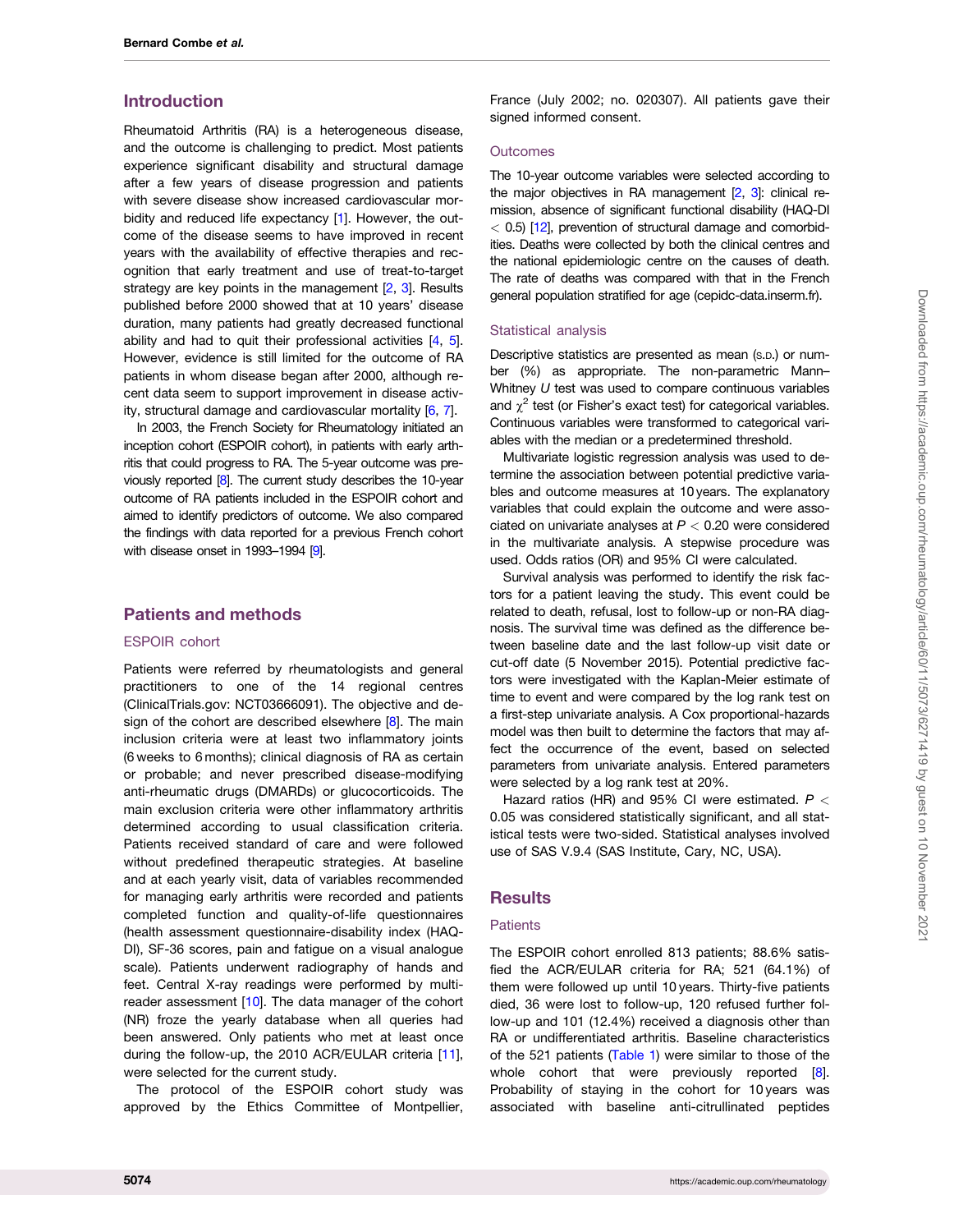<span id="page-2-0"></span>TABLE 1 Baseline characteristics in the ESPOIR cohort and outcome in ESPOIR and 1993 cohorts of patients who were followed up to 10 years

|                                       | <b>ESPOIR cohort baseline</b><br>$n = 521$ | <b>ESPOIR cohort 10 years</b><br>$n = 521$ | 1993 cohort 10 years<br>$n = 112$ |
|---------------------------------------|--------------------------------------------|--------------------------------------------|-----------------------------------|
| Variable                              |                                            |                                            |                                   |
| Age (years)°                          | 48.6 (11.6) 0°                             | 58.6 (11.6) $0^{\circ}$                    | 60.4 (12.5)                       |
| Female, $n$ (%)                       | 408 (78.3) 0°                              |                                            | 90 (80.3)                         |
| Symptom duration                      | 103.4 (50.1) $0^{\circ}$                   |                                            |                                   |
| Swollen joints (n)                    | $7.6(5.3)0^{\circ}$                        | $0.9(2.1)(3.6)$ °                          | 3.3(4.2)                          |
| Tender joints (n)                     | $8.5(7.0)0^{\circ}$                        | 2.1 (4.3) $(3.8)^\circ$                    | 3.4(4.5)                          |
| Patient global assessment (mm, VAS)   | 59.7 (25.9) $(0.4)^\circ$                  | 24.0 (24.0) (4) $^{\circ}$                 | 26.2 (13.8)                       |
| Physician global assessment (mm, VAS) | 52.0 (22.2) $0^{\circ}$                    | 14.9 (18.1) $(4.6)^\circ$                  |                                   |
| DAS28 ESR                             | 5.1 $(1.3)$ $(1.5)^\circ$                  | 2.5(1.3)(11.6)°                            |                                   |
| DAS44                                 |                                            |                                            | 2.2(0.9)                          |
| <b>SDAI</b>                           | 29.6 (14.5) (1.7)°                         | 7.5 (8.7) (6.9) $^{\circ}$                 |                                   |
| <b>CDAI</b>                           | 27.4 (13.4) $(0.4)^\circ$                  | 6.8 (8.3) $(5.0)^\circ$                    |                                   |
| DAS28 ESR remission, n (%)            |                                            | 273 (52.4)                                 |                                   |
| <b>CDAI</b> remission                 |                                            | 207 (39.7)                                 |                                   |
| DAS28 sustained remission, n (%)      |                                            | 209 (40.1)                                 |                                   |
| DAS28 drug-free remission, n (%)      |                                            | 73 (14.1)                                  |                                   |
| DAS28 ESR low disease activity        |                                            | 336 (64.5)                                 |                                   |
| HAQ-DI score                          | 1.0 (0.7) $0^{\circ}$                      | $0.5(0.6)(1.3)$ °                          | 0.8(0.7)                          |
| HAQ-DI < 0.5, $n$ (%)                 |                                            | 280 (54.5) (1.3)°                          |                                   |
| SF36 MCS                              | 40.2 (11.1) (1.2)°                         | 46.7 (10.5) (1.9)°                         |                                   |
| SF36 PCS                              | 36.7 (8.5) $(1.2)^\circ$                   | 44.6 (9.2) (1.9)°                          |                                   |
| Pain (mm, VAS)                        | $37.0(27.9)(0.4)$ <sup>o</sup>             | 16.6 (20.6) $(4.4)^\circ$                  | 23.2 (23.0)                       |
| Fatigue (mm, VAS)                     | 47.3 (27.9) (0.4)°                         | 31.4 (27.0) $(4.4)^\circ$                  |                                   |
| Rheumatoid nodules                    | 6(1.2)(0.2)                                | 39 (7.5) 0°                                |                                   |
| Sicca syndrome                        | 154 (29.7) (0.4)°                          | $314(60.3)0^{\circ}$                       |                                   |
| ESR (mm/h)                            | 29.4 (25.2) (0.9)°                         | 14.4 (14.0) (11.5)°                        | 18.4 (16.5)                       |
| CRP level (mg/l)                      | 20.2 (33.6) $0^{\circ}$                    | 6.4 (16.5) $(4.6)^\circ$                   | 9.3(11.7)                         |
| Normal CRP ( $<$ 5 mg/l), $n$ (%)     |                                            | 336 (67.6) (4.6)°                          |                                   |
| Total mSharp score                    | $2.8$ (5.0) (22.8) $^{\circ}$              | 13.7 (19.6) (23.6)°                        | 35.4 (46.1)                       |
| Erosion score                         | 0.8(2.3)                                   | 4.9(9.4)                                   | 18.4 (26.5)                       |
| Joint narrowing score                 | 2.1(3.4)                                   | 8.9(12.1)                                  | 32.1(23.2)                        |
| Joint surgery                         |                                            | 82 (15.7)                                  | 26 (23.2)                         |
| Joint arthroplasty/arthrodesis        |                                            | 34(6.5)                                    | 20 (17.9)                         |
| ACPA (anti-CCP2) positivity, n (%)    | 248 (47.6) 0°                              |                                            | 50 (57.9)                         |
| IgM-RF positivity, n (%)              | $274(52.6)0$ °                             |                                            | 113(59.1)                         |
| IgA-RF positivity, n (%)              | 261 (50.1) $0^{\circ}$                     |                                            | 115 (60.2)                        |
| HLA shared epitope, $n$ (%)           | 291 (58.1) (3.8)°                          |                                            | 78 (70.2)                         |
| Current smoker, n (%)                 | 105 (20.2) 0°                              |                                            |                                   |
| Never smoker, n (%)                   | 277 (53.2) 0°                              |                                            |                                   |

Data are mean (s.D.) unless indicated. <sup>o</sup>Rate of missing data. \*Days between first swollen joints and ESPOIR screening. \*\*At least at one yearly visit. \*\*\*van der Heijde-modified total Sharp score. °Median (range) 50.4 (17.4–72.7). VAS: visual analogue scale; DAS28: disease activity score in 28 joints; HAQ-DI: Health Assessment Questionnaire Disability Index; SF36 MCS: Medial Outcomes Study 36-item Short Form mental component summary; SF36 PCS: Medical Outcomes Study 36-item Short Form physical component summary; ACPA: anti-citrullinated peptide antibodies; CCP2: cyclic citrullinated peptide; CDAI: Clinical Disease Activity Index; SDAI: Simple Disease Activity Index.

antibodies (ACPA) positivity, positive diagnosis of RA by a rheumatologist additive arthritis vs polyarticular onset and high familial income [\(Supplementary Table S1,](https://academic.oup.com/rheumatology/article-lookup/doi/10.1093/rheumatology/keab398#supplementary-data) Fig. S1, available at Rheumatology online).

#### Disease management

Most patients ( $n = 480$ , 92.1%) had received at least one DMARD during the 10-year follow-up, usually started during the first 6 months; 411 (78.9%) patients received methotrexate and 65 (12.5%) a combination of at least two conventional synthetic DMARDs [\(Supplementary](https://academic.oup.com/rheumatology/article-lookup/doi/10.1093/rheumatology/keab398#supplementary-data) [Table S2](https://academic.oup.com/rheumatology/article-lookup/doi/10.1093/rheumatology/keab398#supplementary-data), available at Rheumatology online).

A biologic DMARD (bDMARD) was prescribed in 174 (33.4%) patients, mainly a TNF blocker; 57 (10.9%) received at least one non–anti-TNF bDMARD. Overall, 71 (13.6%) and 122 (23.5%) patients received a bDMARD within 2 and 5 years, respectively.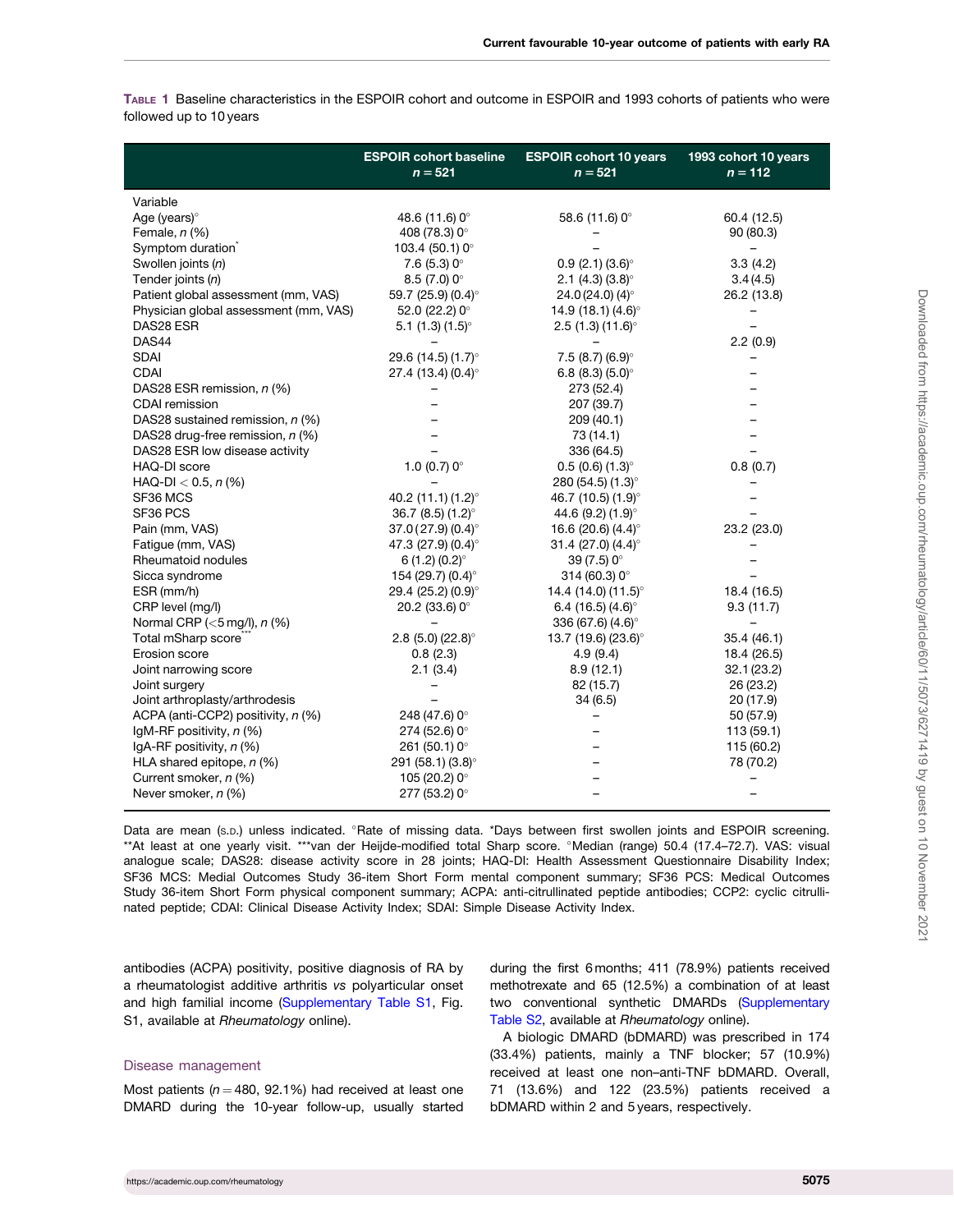<span id="page-3-0"></span>Predictors of at least one bDMARD prescription were baseline ACPA positivity high physician global assessment, IgM RF positivity, increased SF36 MCS, additive arthritis, no current smoking, and young age ([Supplementary Table](https://academic.oup.com/rheumatology/article-lookup/doi/10.1093/rheumatology/keab398#supplementary-data) [S1](https://academic.oup.com/rheumatology/article-lookup/doi/10.1093/rheumatology/keab398#supplementary-data), available at Rheumatology online).

More than half of the patients ( $n = 343$ ; 65.8%) had received prednisone at least once during the 10-year follow-up. The mean dosage was 8.3 (8.5) mg/day during the glucocorticoids period intake, with a mean cumulative dose of 8.7 (8.6) g.

#### **Comorbidities**

Thirty-five (4.3%) patients died. This rate appears similar to the general population despite differences by age groups, with a trend towards lower mortality in ESPOIR patients >65 years [\(Supplementary Table S3](https://academic.oup.com/rheumatology/article-lookup/doi/10.1093/rheumatology/keab398#supplementary-data), available at Rheumatology online). As compared with baseline, a high number of patients had new comorbidities at 10 years (Table 2).

## Clinical remission

At 10years, disease activity seemed well controlled ([Table](#page-2-0) [1\)](#page-2-0); 273 (52.4%) patients achieved DAS28-ESR remission, 39.7% CDAI remission, 64.5% DAS28 low disease activity, 40.1% DAS28 sustained remission (remission at both 9 and 10-year visits), and 14.1% drug-free remission.

## Functional disability, quality of life, structural damage, joint surgery

At 10years, HAQ-DI score decreased to a median of 0.3 (0–2.5) ([Supplementary Fig. S2,](https://academic.oup.com/rheumatology/article-lookup/doi/10.1093/rheumatology/keab398#supplementary-data) available at Rheumatology online). Half of the patients did not have significant

TABLE 2 Comorbidities in the ESPOIR cohort ( $n = 521$ )

| Diseases*                    | <b>Baseline</b> | 10-year<br>follow-up |
|------------------------------|-----------------|----------------------|
| Hypertension                 | 89 (17.1)       | 175 (33.6)           |
| Hypercholesterolaemia        | 84 (16.1)       | 207 (39.7)           |
| Hypertriglyceridemia         | 19(3.7)         | 90 (17.3)            |
| Myocardial ischaemia         | 4(0.8)          | 18(3.5)              |
| Stroke                       | 2(0.4)          | 11(2.1)              |
| Lung disease                 | 52 (10.0)       | 38(7.5)              |
| Lymphoproliferative disorder | 2(0.4)          | 8(1.5)               |
| Cancer                       | 17 (3.3)        | 53 (10.2)            |
| Gastrointestinal event       | 26(5.0)         | 44 (8.5)             |
| Diabetes                     | 16(3.1)         | 40 (7.7)             |
| Thyroid disorder             | 62 (11.9)       | 89 (15.5)            |
| Active tuberculosis          | 8(1.5)          | 10(1.9)              |
| Hepatitis B                  | 3(0.6)          | 5(1.0)               |
| Hepatitis C                  | 3(0.6)          | 6(1.2)               |
| Osteoporotic fracture        | 1(0.2)          | 18(3.5)              |
| Severe infection             | 7(1.3)          | 45 $(8.6)$ °         |

Data are number of patients (%). \*Past and present comorbidities. <sup>o</sup>Severe infections were more frequently observed in patients having received at least one bDMARD (12.6% vs 5.2%) and/or glucocorticoids (7.6% vs 2.4%).

disability. A similar satisfactory outcome was observed for the SF36 physical component and pain [\(Table 1](#page-2-0)). Fatigue and SF36 MCS were improved but still impaired. Structural progression was weak, with a mean modified total Sharp score (mTSS) change from baseline of 11.0 (17.9). Joint space narrowing explained two thirds of the radiographic progression [\(Table 1](#page-2-0)). Eighty-two (15.7%) patients required joint surgery; 34 (6.5%) patients had major palliative procedures including 13 hip arthroplasties, 11 knee arthroplasties, 10 arthrodesis.

#### Baseline predictors of 10-year outcomes

Probability of achieving DAS28 remission at 10 years was associated with low pain at rest, better SF36 MCS. Sustained remission was in addition predicted by absence of cardiovascular disease, increased personal income, ACPA negativity and drug-free remission by ACPA negativity, young age, intermittent onset. Predictors of HAQ-DI  $<$  0.5 were mainly young age, low fatigue score, increased personal income, absence of lung disease, or current smoking. Predictors of radiographic progression were ACPA positivity, older age, swollen joint count ([Supplementary Table S1](https://academic.oup.com/rheumatology/article-lookup/doi/10.1093/rheumatology/keab398#supplementary-data), available at Rheumatology online).

## **Discussion**

The 10-year outcome for 521 patients with early RA who were enrolled in the ESPOIR cohort and received standard of care between 2003 and 2015 was rather good. Disease activity was well controlled; 52.4% of the patients were in DAS28 remission, and 40.1% in DAS28 persistent remission. Half of the patients did not have a significant functional disability. Radiographic progression was low, with an annual rate of progression of 1.1 units/ year. By comparison, in an early arthritis cohort set up in 1993 by four of us (191 patients; disease duration 8.4 (26.3) months but similar other characteristics), mean HAQ-DI was moderately increased but structural damage was much higher [mean mTSS 35.4 (46.1) vs 13.8 (19.6) for ESPOIR] and major surgeries as well ([Table 1](#page-2-0)) [[9](#page-5-0)].

The ESPOIR cohort showed an increase in cardiovascular events, dyslipidaemia and serious infections during the 10-year follow-up, which is consistent with the comorbid conditions-associated risk in RA [\[1](#page-5-0)]. However, there was no clear impact on mortality since the rate of death was low, lower than in the 1993 cohort (4.5% vs 11.0%) and similar to that in the general population. This rate of mortality agrees with recent reports of RA showing a trend towards absence of mortality rate differences vs the general population [\[7,](#page-5-0) [13](#page-5-0), [14\]](#page-5-0).

Most of the recent inception cohorts of early RA patients showed control of disease activity over time [[6,](#page-5-0) [14](#page-5-0)[–17\]](#page-6-0). Clinical remission rate has been infrequently shown in the long term. Gullick et al. [[18](#page-6-0)] found only 29% DAS28 remission after 10 years in patients with established RA. However, in another RA outpatient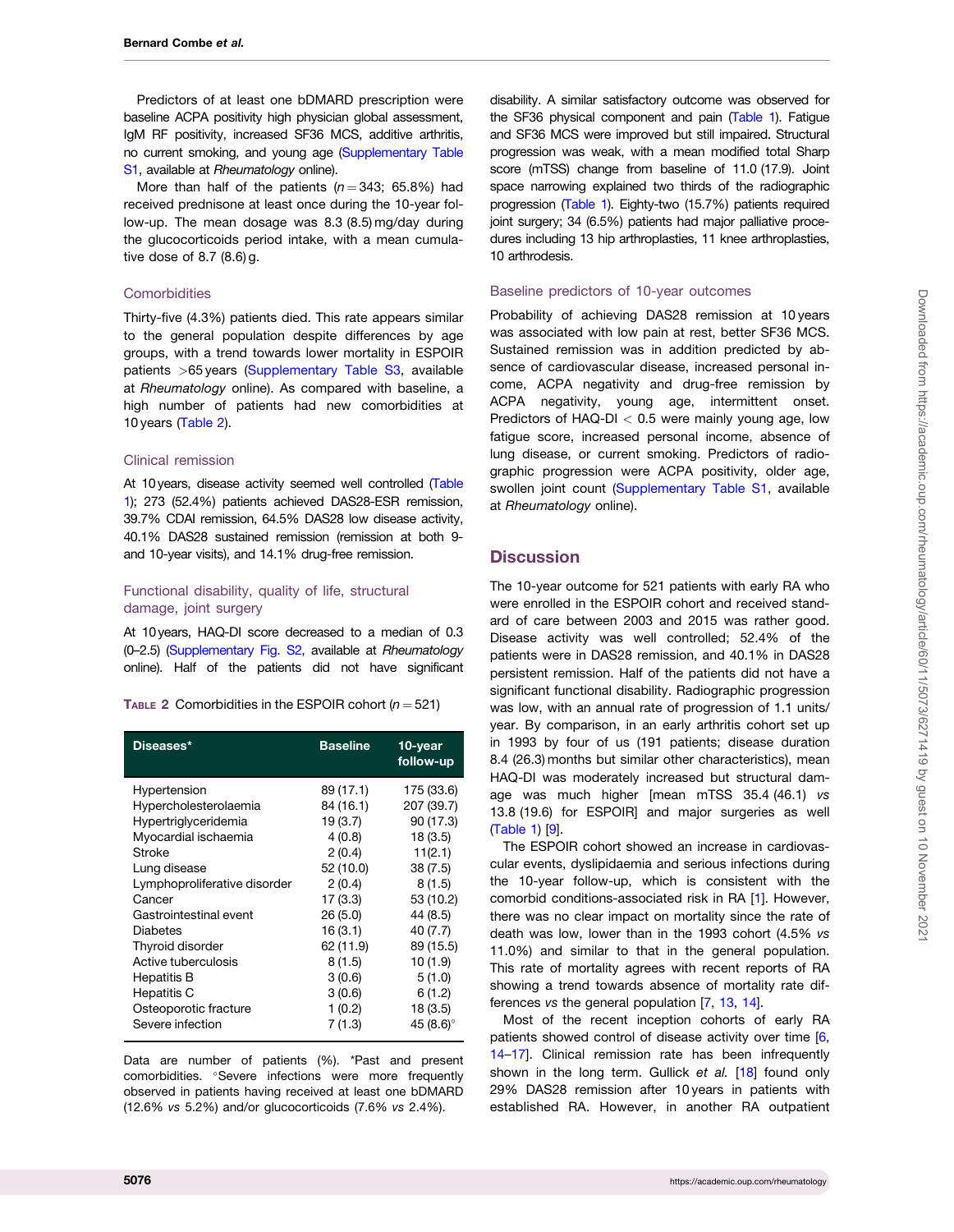<span id="page-4-0"></span>clinic population, Haugeberg et al. [[17](#page-6-0)] reported DAS28 and CDAI remission rates of 55% and 31.7% at 10 years, which is consistent with the ESPOIR findings. In contrast to our results, most prospective studies still report a 10-year impairment of functional disability and structural damage in RA patients [[6,](#page-5-0) [14,](#page-5-0) [15\]](#page-5-0). Gwinnutt et al. reported a median HAQ-DI of 1.00 (0.25–1.88) after 10years [[14\]](#page-5-0). In the BARFOT study, patients did not show less HAQ disability over 8 years as compared with a previ-ous cohort [[15\]](#page-5-0). We have to note that our patients are slightly younger than those of these cohorts; nevertheless in agreement with our study, an improvement over time in HAQ-DI and remission rate has also been reported for autoantibody-positive patients and a treat-to-target approach [[16\]](#page-5-0). Long-term follow-up data for radiographic progression in recent cohorts of early RA are scarce. Carpenter et al. showed a substantial reduction of structural damage compared with a previous cohort, but the mean annual rate of change was still 2.5 [[19\]](#page-6-0), which is more than double our rate. Fatigue was still a concern for the ESPOIR patients, but this outcome measure is usually multifactorial, including other factors than the disease process [[20\]](#page-6-0).

To our knowledge, such a very good 10-year outcome in early RA patients has not yet been reported. It may be related to several factors that have been highlighted in international recommendations  $[2, 3]$  $[2, 3]$  $[2, 3]$ . As previously reported in ESPOIR [\[8\]](#page-5-0), these factors include early referral to a rheumatologist, early DMARDs start, regular monitoring, and a high rate of early remission. This favourable outcome is also probably attributable to an intensive therapeutic strategy; 33.4% of patients received a bDMARD during the 10 years, including 23.5% within 5 years, whereas in the 1993 cohort, 24.1% received bDMARDs, all started after at least 8 years. Some studies [[16](#page-5-0), [17](#page-6-0)] also suggest that the recent treatment regimens have greatly improved the long-term outcome of patients with RA in real life.

Our findings also confirm, in the long term, ACPA positivity as a robust predictor of severe outcome in patients with early RA, including structural progression, not achieving sustained or drug-free remission, and prescription of bDMARDs. Other features not directly related to the disease process (age, fatigue, personal income, smoking or mental health status) may also affect long-term outcome, as previously reported [\[21\]](#page-6-0).

This study has important strengths. It is one of the largest inception cohorts of patients with early RA that has been prospectively followed for at least 10 years. RA was routinely managed according to standard of care, and the database was rigorously built and controlled, which has allowed this cohort to be used by many task forces [[11\]](#page-5-0). The study has some limitations inherent to observational cohorts. Only 521/813 patients were followed for 10 years; however, these patients did not have significant differences in baseline characteristics as compared with the whole cohort.

In conclusion, we report the very favourable 10-year outcome of a recent large cohort of patients with early

RA. This mild outcome may be related to an early and adapted management that was recommended and implemented in daily practice during the last 15 years.

## Acknowledgements

We thank G. Tobon for expert X-ray reading, M. Belkacemi and C. Lukas for expert statistical assistance, S. Martin for centralized analysis of CRP level, and IgA and IgM rheumatoid factor and anti-CCP antibody positivity, and M. C. Boissier, G. Falgaronne and F. Lioté for help in patient recruitment.

Author contributions: All authors had full access to the data and reviewed and approved the manuscript for publication.

B.C. takes responsibility for the integrity of the data and the accuracy of the data analysis.

Concept and design: All authors.

Acquisition, analysis, or interpretation of data: All authors.

Drafting of the manuscript: B.C.

Critical revision of the manuscript: All authors.

Agreement to be accountable for all aspects of the work: All authors.

Final approval of the version to be published: All authors.

Statistical analysis: N.R., J-P.D.

Obtained funding: B.C., M.D., B.F., A.S.

Funding: This work was supported by an unrestricted grant from Merck Sharp and Dohme (MSD) for the first 5 years of the cohort study. Two additional grants from INSERM supported part of the biological database. The French Society of Rheumatology, Abbvie, Pfizer, Lilly and more recently Fresenius and Galapagos supported the ESPOIR cohort study.

Disclosure statement: All authors have completed the ICMJE uniform disclosure form at [www.icmje.org/coi\\_dis](http://www.icmje.org/coi_disclosure.pdf) [closure.pdf](http://www.icmje.org/coi_disclosure.pdf) and declare: B.C. received honoraria from AbbVie, Bristol-Myers Squibb, Gilead, Janssen, Lilly, Merck, Novartis, Pfizer, Roche-Chugai and Sanofi, and research grants from Fresenius, Novartis, Pfizer and Roche-Chugai; F.B.: Boehringer, Bone Therapeutics, Expanscience, Galapagos, Gilead, GSK, Merck Sereno, MSD, Nordic, Novartis, Regulaxis, Roche, Sandoz, Sanofi, Servier, UCB, Peptinov, TRB Chemedica, 4Moving Biotech, 4 P Pharma; A.C. received honoraria from AbbVie, Amgen, Bristol-Myers Squibb, Grunenthal, Lilly, Medac, MSD France, Novartis, Pfizer, Roche-Chugai, Sanofi, and research grants from Abbvie, Fresenius, MSD France, Novartis, Pfizer, and UCB; P.D. Personal fees from: Boehringer Ingelheim, Bristol-Myers Squibb, Chugai, Lilly, Medac, Novartis Roche-Genentech, Sanofi, and research grants from Bristol-Myers Squibb,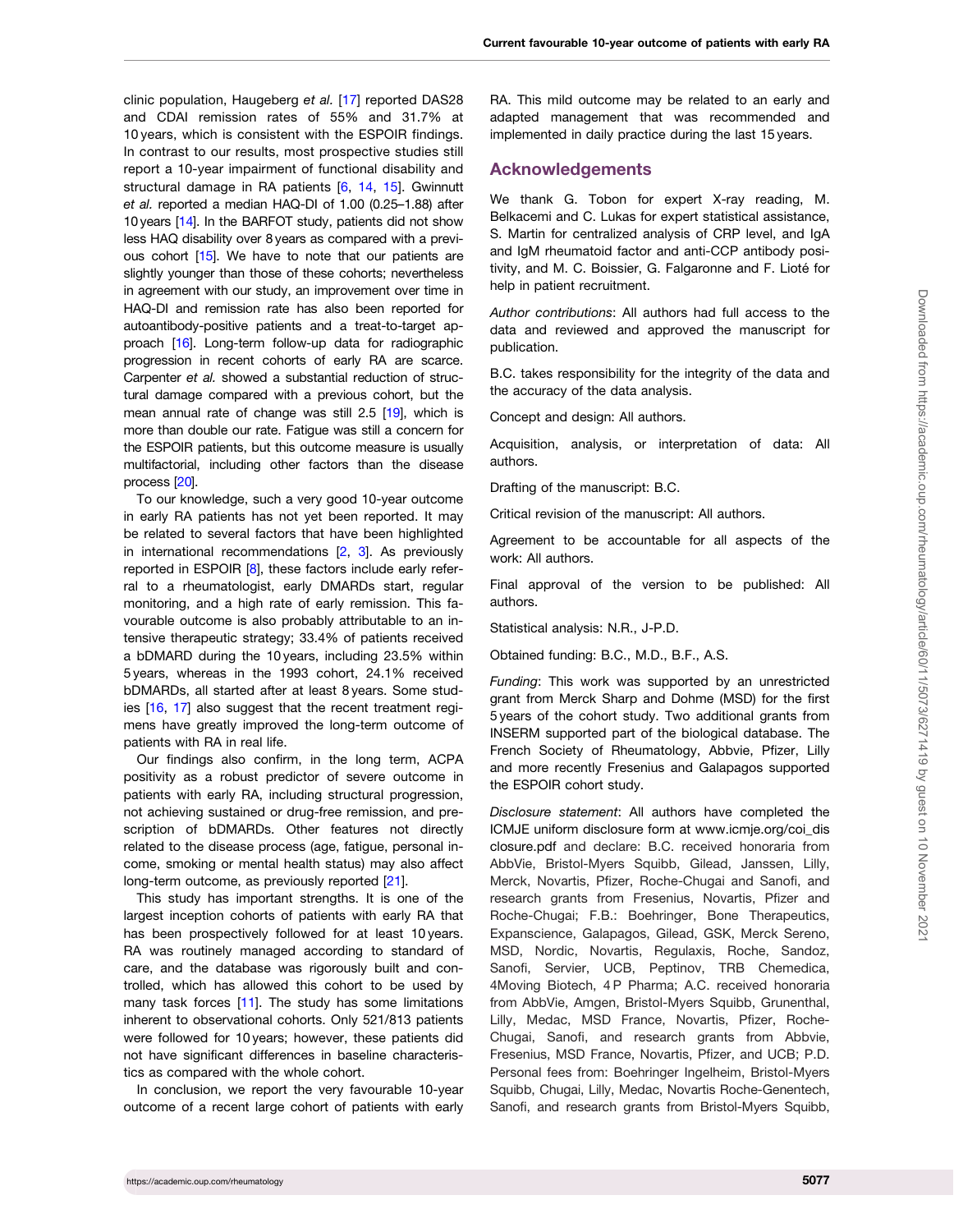<span id="page-5-0"></span>GlaxoSmithKline, Pfizer; M.D. has participated on advisory boards and/or symposia organized by Pfizer, Abbvie, Lilly, UCB, Merck, BMS, Roche, Biogen, Sanofi, Novartis and Sandoz, and his department has received research grants from Pfizer, Abbvie, Lilly, UCB, Merck, BMS, Roche, Biogen, Sanofi, Novartis and Sandoz; B.F. has received research grants from AbbVie, Lilly, MSD and Pfizer, and consultancy fees from AbbVie, Amgen, Biogen, BMS, Celgene, Celltrion, Fresenius Kabi, Gilead, Janssen, Lilly, Medac, MSD, Mylan, NORDIC Pharma, Novartis, Pfizer, Roche, Sandoz, Sanofi-Genzyme, SOBI, UCB; R.M.F. received honoraria from Abbvie, Biogen, BMS, Janssen, MSD, Nordic, Novartis, Pfizer, Roche-Chugai and Sanofi-Genzyme, and research grants from Abbvie, Janssen, Novartis, Pfizer and Roche-Chugai; P.G. received research grants, consultation fees, or speaker honoraria from AbbVie, Amgen, Biogen, BMS, Celgene, Chugai, Janssen, Lilly, Medac, MSD, Nordic Pharma, Novartis, Pfizer, Sanofi and UCB; X.M. received research grants from Servier and consultancy fees from BMS, Galapagos, Gilead, GSK, Janssen, Lilly, Novartis, Pfizer, Servier and UCB; A.S. received honoraria or research grants from AbbVie, Bristol-Myers Squibb, Lilly, Nordic, Novartis, Pfizer, Roche-Chugai, Sanofi and UCB; T.S. received consultation fee from AbbVie, BMS, Lilly, Novartis, Nordic Pharma, Pfizer, Roche, UCB, and research grants from Pfizer, AbbVie, BMS, Roche, UCB, Astra, MSD, Rigel, AB-sciences; J.S. received research grants, consultations fees or speaker honoraria from AbbVie, Lilly, MSD, Amgen, Pfizer, BMS, Janssen, Roche, Sandoz, Sanofi-Genzyme, SOBI, UCB, Novartis; O.V. received honoraria from AbbVie, Bristol-Myers Squibb, Gilead, Lilly, Merck, Novartis, Pfizer, Roche-Chugai, Mylan and Sanofi, and research grants from Novartis, Pfizer, Merck and Bristol-Myers Squibb.

J.P.D., N.R. and P.B.: No competing interest.

# Data availability statement

The data underlying this article will be shared on reasonable request to the corresponding author.

# Supplementary data

[Supplementary data](https://academic.oup.com/rheumatology/article-lookup/doi/10.1093/rheumatology/keab398#supplementary-data) are available at Rheumatology online.

# **References**

- [1](#page-1-0) Smolen JS, Aletaha D, Barton A et al. Rheumatoid arthritis. Nat Rev Dis Primers 2018;4:18001.
- [2](#page-1-0) Combe B, Landewe R, Daien CI et al. 2016 update of the EULAR recommendations for the management of early arthritis. Ann Rheum Dis 2017;76:948–59. Jun
- [3](#page-1-0) Smolen JS, Landewé RBM, Bijlsma JWJ et al. EULAR recommendations for the management of rheumatoid arthritis with synthetic and biological disease-modifying

antirheumatic drugs: 2019 update. Ann Rheum Dis 2020; 79:685–99.

- [4](#page-1-0) Pincus T, Sokka T, Kautiainen H. Patients seen for standard rheumatoid arthritis care have significantly better articular, radiographic, laboratory, and functional status in 2000 than in 1985. Arthritis Rheum 2005;52:1009–19.
- [5](#page-1-0) Barrett EM, Scott DG, Wiles NJ, Symmons DP. The impact of rheumatoid arthritis on employment status in the early years of disease: a UK community-based study. Rheumatology (Oxford) 2000;39:1403–9. Dec
- [6](#page-1-0) Carpenter L, Barnett R, Mahendran P et al. Secular changes in functional disability, pain, fatigue and mental well-being in early rheumatoid arthritis. A longitudinal meta-analysis. Semin Arthritis Rheum 2020;50:209–19.
- [7](#page-1-0) Lacaille D, Avina-Zubieta JA, Sayre EC, Abrahamowicz M. Improvement in 5-year mortality in incident rheumatoid arthritis compared with the general population–closing the mortality gap. Ann Rheum Dis 2017;76:1057–63. Jun
- [8](#page-1-0) Combe B, Rincheval N, Benessiano J et al. Five-year favorable outcome of patients with early rheumatoid arthritis in the 2000s: data from the ESPOIR cohort. J Rheumatol 2013;40:1650–7. Oct
- [9](#page-1-0) Courvoisier N, Dougados M, Cantagrel A et al. Prognostic factors of 10-year radiographic outcome in early rheumatoid arthritis: a prospective study. Arthritis Res Ther 2008;10:R106.
- [10](#page-1-0) Gandjbakhch F, Granger B, Freund R et al. Multireader assessment as an alternative to reference assessment to improve the detection of radiographic progression in a large longitudinal cohort of rheumatoid arthritis (ESPOIR). RMD Open 2017;3:e000343.
- [11](#page-1-0) Aletaha D, Neogi T, Silman AJ et al. 2010 rheumatoid arthritis classification criteria: an American College of Rheumatology/European League Against Rheumatism collaborative initiative. Arthritis Rheum 2010;62:2569–81. Sep
- [12](#page-1-0) Felson DT, Smolen JS, Wells G, European League Against Rheumatism et al. American College of Rheumatology/European League Against Rheumatism provisional definition of remission in rheumatoid arthritis for clinical trials. Arthritis Rheum 2011;63:573–86. Mar
- [13](#page-3-0) Provan SA, Lillegraven S, Sexton J et al. Trends in allcause and cardiovascular mortality in patients with incident rheumatoid arthritis: a 20-year follow-up matched case-cohort study. Rheumatology (Oxford) 2020;59:505–12.
- [14](#page-3-0) Gwinnutt JM, Symmons DPM, MacGregor AJ et al. Have the 10-year outcomes of patients with early inflammatory arthritis improved in the new millennium compared with the decade before? Results from the Norfolk Arthritis Register. Ann Rheum Dis 2018;77:848–54.
- [15](#page-4-0) Andersson MLE, Forslind K, Hafström I, BARFOT Study Group. Patients with early rheumatoid arthritis in the 2000s have equal disability and pain despite less disease activity compared with the 1990s: data from the BARFOT study over 8 years. J Rheumatol 2017;44:723–31.
- [16](#page-4-0) Matthijssen XME, Niemantsverdriet E, Huizinga TWJ, van der Helm-van Mil AHM. Enhanced treatment strategies and distinct disease outcomes among autoantibody-